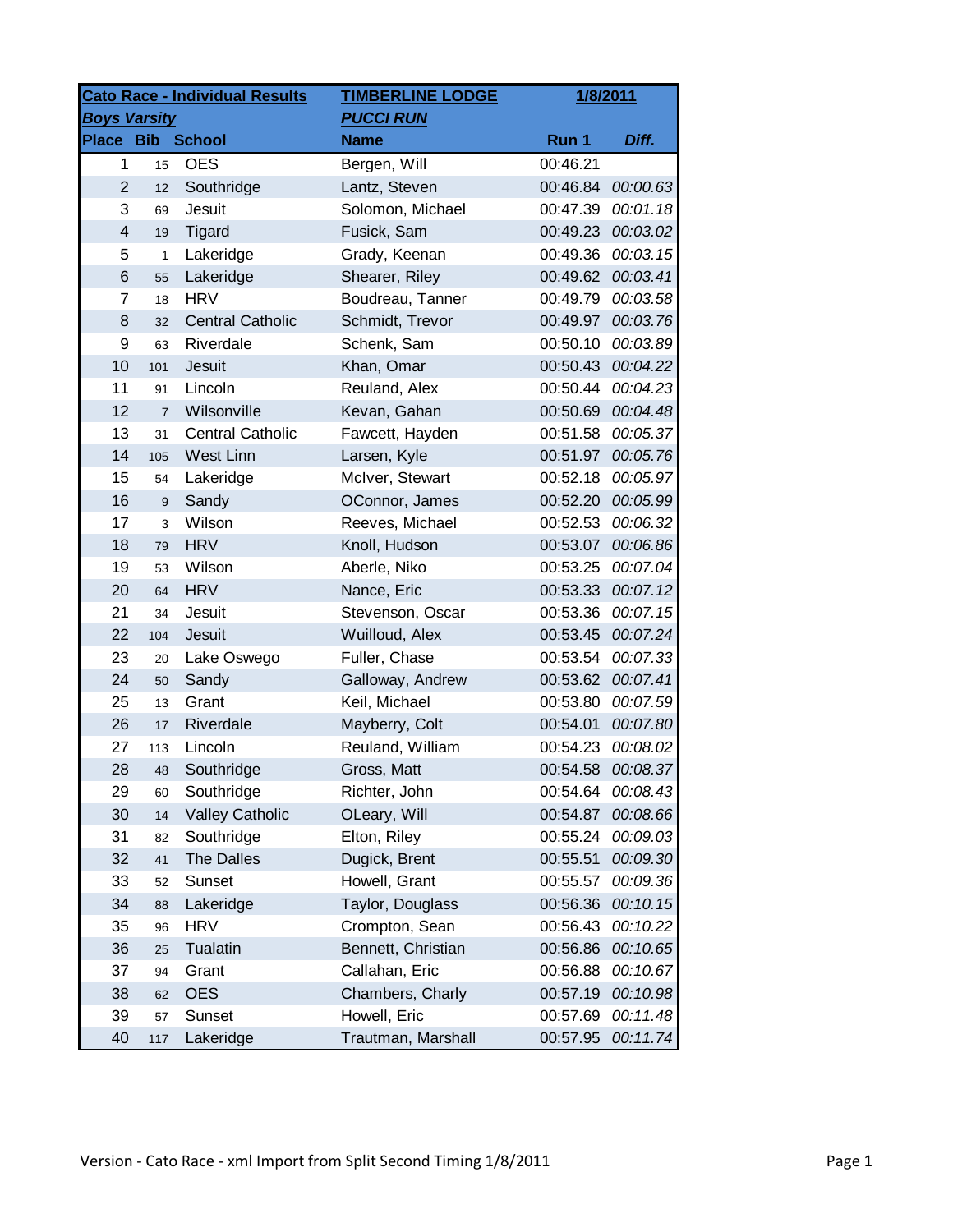| 41 | 89                      | Wilson            | Beattie, Sam       | 00:58.29 | 00:12.08 |
|----|-------------------------|-------------------|--------------------|----------|----------|
| 42 | 111                     | Southridge        | Lovell, Trenton    | 00:58.37 | 00:12.16 |
| 43 | 93                      | Southridge        | Lovell, Lucas      | 00:58.49 | 00:12.28 |
| 44 | 81                      | Grant             | Conlon, Max        | 00:58.87 | 00:12.66 |
| 45 | 83                      | Sandy             | Entenman, Titas    | 00:58.94 | 00:12.73 |
| 46 | 80                      | <b>OES</b>        | Gupta, Aaron       | 00:59.01 | 00:12.80 |
| 47 | 59                      | Sandy             | Beckman, Liam      | 00:59.36 | 00:13.15 |
| 48 | 85                      | <b>Sunset</b>     | Robertson, Ryan    | 01:00.13 | 00:13.92 |
| 49 | 106                     | <b>The Dalles</b> | Holeman, Adam      | 01:00.32 | 00:14.11 |
| 50 | 67                      | The Dalles        | Underhill, Kale    | 01:00.56 | 00:14.35 |
| 51 | 22                      | <b>The Dalles</b> | Maier, Nick        | 01:00.88 | 00:14.67 |
| 52 | 112                     | Sandy             | Fortune, Chuck     | 01:00.98 | 00:14.77 |
| 53 | 43                      | Tigard            | RahalArabi, Omar   | 01:00.99 | 00:14.78 |
| 54 | $\overline{\mathbf{4}}$ | Sunset            | Stevenson, Fritz   | 01:01.00 | 00:14.79 |
| 55 | 16                      | Aloha             | Krautscheid, Mark  | 01:01.53 | 00:15.32 |
| 56 | 87                      | Lakeridge         | Dorrance, Bryce    | 01:01.57 | 00:15.36 |
| 57 | 47                      | Grant             | Knudsen, James     | 01:01.70 | 00:15.49 |
| 58 | 66                      | Lake Oswego       | Hodgson, Cole      | 01:01.82 | 00:15.61 |
| 59 | 29                      | Jesuit            | Kolinski, Alex     | 01:02.43 | 00:16.22 |
| 60 | 95                      | <b>OES</b>        | Garg, Raman        | 01:03.06 | 00:16.85 |
| 61 | 45                      | Riverdale         | Carlson, Greg      | 01:03.68 | 00:17.47 |
| 62 | 58                      | Lincoln           | Tyrrell, Shane     | 01:03.79 | 00:17.58 |
| 63 | 56                      | Wilson            | Miller, Shiva      | 01:04.08 | 00:17.87 |
| 64 | 26                      | <b>Barlow</b>     | Johnson, Fabian    | 01:04.21 | 00:18.00 |
| 65 | 90                      | Sunset            | Turnquist, Macklin | 01:04.26 | 00:18.05 |
| 66 | 116                     | Wilson            | Morton, Adrian     | 01:04.66 | 00:18.45 |
| 67 | 76                      | <b>The Dalles</b> | Moore, David       | 01:05.86 | 00:19.65 |
| 68 | 65                      | Tigard            | Lynch, Jacob       | 01:06.48 | 00:20.27 |
| 69 | 114                     | Sunset            | Nichols, Aj        | 01:06.91 | 00:20.70 |
| 70 | $\mathbf 2$             | Gresham           | Kratz, Jon         | 01:08.38 | 00:22.17 |
| 71 | 70                      | Glencoe           | Pitts, Cayce       | 01:10.11 | 00:23.90 |
| 72 | 51                      | Lincoln           | Stager, Will       | 01:10.23 | 00:24.02 |
| 73 | 72                      | Glencoe           | McLaury, Rhyan     | 01:10.25 | 00:24.04 |
| 74 | 11                      | Cleveland         | Harding, Alexander | 01:10.39 | 00:24.18 |
| 75 | 8                       | West Christian    | Brewster, Duncan   | 01:10.68 | 00:24.47 |
| 76 | 33                      | Glencoe           | Fishback, Spencer  | 01:10.80 | 00:24.59 |
| 77 | $77 \,$                 | Lake Oswego       | Toal, Travis       | 01:10.90 | 00:24.69 |
| 78 | 102                     | Glencoe           | McLaury, Erik      | 01:11.69 | 00:25.48 |
| 79 | 110                     | <b>OES</b>        | Johnston, Edward   | 01:11.95 | 00:25.74 |
| 80 | 6                       | Lincoln           | Field, Michael     | 01:12.52 | 00:26.31 |
| 81 | 92                      | Sandy             | Loos, Sam          | 01:12.53 | 00:26.32 |
| 82 | 61                      | Grant             | Perimon, Stephen   | 01:13.14 | 00:26.93 |
| 83 | 97                      | Tigard            | Wallace, Xander    | 01:14.26 | 00:28.05 |
| 84 | 27                      | Sherwood          | Ross, Kenny        | 01:15.76 | 00:29.55 |
| 85 | 86                      | Wilson            | Schiewe, Steven    | 01:18.68 | 00:32.47 |